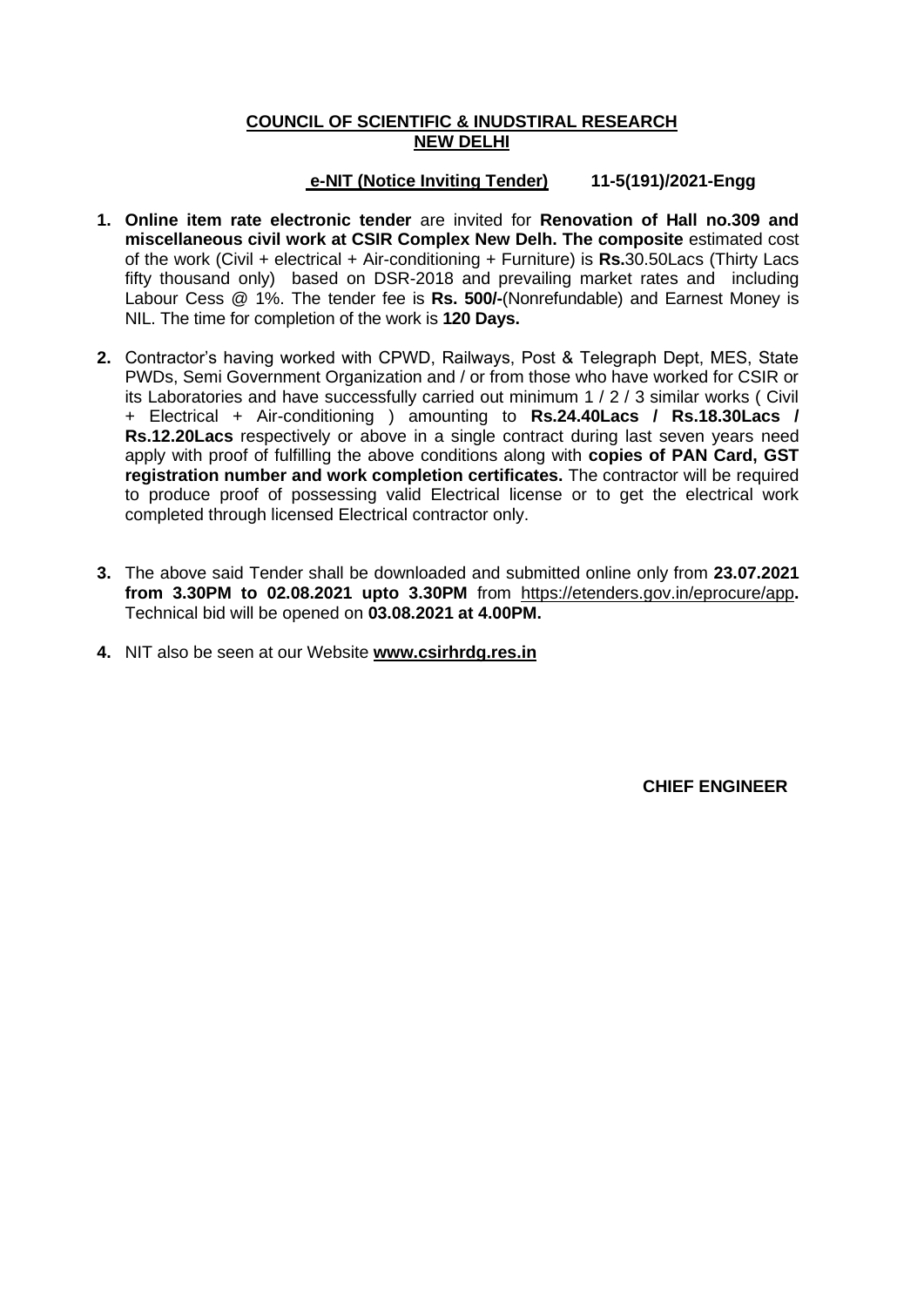### **COUNCIL OF SCIENTIFIC AND INDUSTRIAL RESEARCH NEW DELHI**

1. Online Item-rate e-tenders are hereby invited through e-tendering portal <https://etenders.gov.in/eprocure/app> for the work of " **Renovation of Hall no.309 and miscellaneous civil work at CSIR Complex New Delh"** from contractors having worked with CPWD, Railways, MES, State PWD's, Semi government organizations and / or from those who have successfully carried out similar works for CSIR or its laboratories, govt. or semi government organizations. The tenderers should have successfully completed at least three similar works amounting to **Rs.12.20lakh** or at least two similar works amounting to **Rs18.30Lakh** or at least one work amounting to **Rs.24.40lakh** or above in a single contract during the last seven years, ending on the last day on the month previous to the one in which tender is being invited. The contractors may apply with proof of fulfilling the above conditions along with copies of PAN, GST registration number, satisfactory work completion certificates. The contractor will be required to produce proof of possessing valid Electrical license or to get the electrical work completed through licensed Electrical contractor only.

Similar work shall mean the contractor having work experience of Renovation / Construction of office premises inclusive of Civil, Electrical and Air conditioning works.

2. The composite estimated cost of the work ( Civil  $+$  Electrical  $+$  Air Conditioning  $+$ Furniture) is **Rs.30.50Lacs** (Thirty Lacs fifty thousand only) based on DSR-2018, SR-2018 for Electrical work& prevailing market rates including Labour cess @ 1 %.

3. Duration of contract for carrying out of the work will be **120 Days** from the date of commencement which shall be reckoned from the tenth day of issue of award letter.

4. The tender in two bid system shall be submitted through online at CPPP website: [https://etenders.gov.in/eprocure/appb](https://etenders.gov.in/eprocure/app)y the tenderer, as per date given in Critical Date Sheet below:

| S.<br>No.      | <b>Schedule of activities</b>           | Date and time            |
|----------------|-----------------------------------------|--------------------------|
|                | Publish Date on CPP Portal              | 23.07.2021               |
| 2              | Tenderdocument downloaded start date    | 23.07.2021From 3:30PM    |
| 3              | Tender document downloaded End date     | 02.08.2021 Upto 3:30PM   |
| $\overline{4}$ | Tender submission start date            | 23.07.2021From 3:30PM    |
| 5              | <b>Tender submission End date</b>       | 02.08.2021 Upto 4:00PM   |
| 6              | Technical Bid opening date (Cover--I)   | 03.08.2021 at 4:00PM     |
|                | Financial Bid opening date (Cover---II) | To be intimated later on |

# **Critical Date Sheet**

5. Scanned copies of Tender Fee (non-refundable) of Rs500/- (Rupees Five hundred only) deposited through **RTGS / NEFT in favour of Under Secretary, CSIR Complex (Saving Account No. 91002010030022; IFSC Code- CNRB0019100 of Canara Bank, NPL,Pusa, New Delhi.)** shall be uploaded in Cover-I of the tender. Further, Vide CPWD OM no. DG/CON/Misc./13 dated 23.11.2020, micro and small Enterprises ( (MSEs) and the firms registered with concerned ministries/ departments are exempted from submission of Earnest Money( EMD ) and shall be required to submit the EMD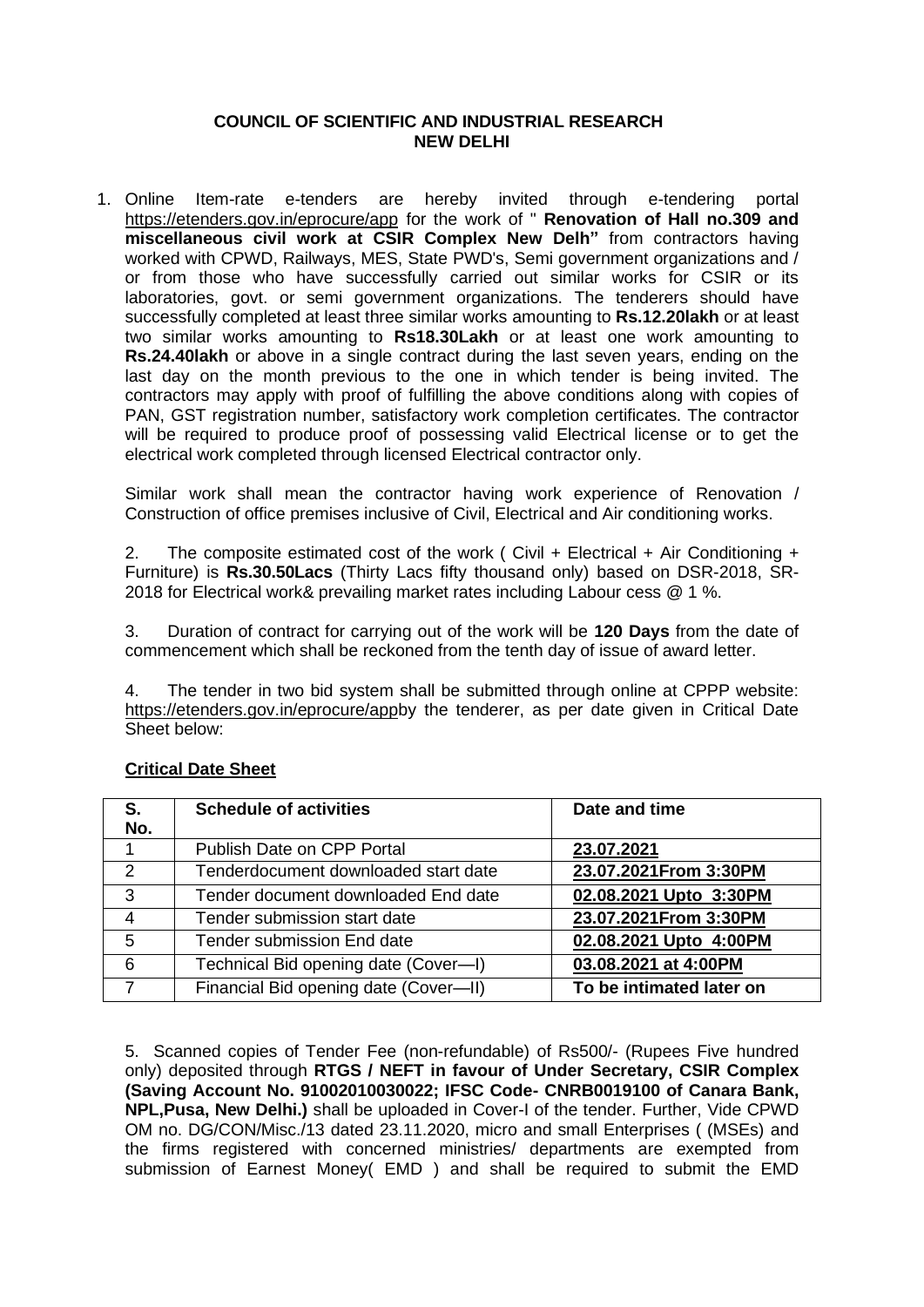declaration as per Annexure-2 on Firm Letter Head. The scanned copy of the declaration shall be uploaded in Cover-I and the original copy of the declaration should be submitted before award of work to Engineering services Division. **Tenders received without tender cost deposit will not be considered.**

6. The tenderer is to indicate the name & telephone numbers of issuing agency of the completion certificates to enable the verification of the documents, if necessary. It may be noted that even after opening of price bid, the credential submitted found to be false/forged the offer submitted shall be rejected out rightly. No further clarification will be sought from the tenderers.

7. The employer does not bind himself to accept the lowest or any tender and reserves to himself the right of accepting the whole or any part of the tender and the tenderer shall be bound to perform the same at the rates quoted by him.

8. No tenderer shall be permitted to tender for works in the concerned unit of C.S.I.R. in which a relative is posted in the grade between Controller of Administration and Junior Engineer, (both inclusive). He shall also intimate the name of persons who are working with him in any capacity or subsequently employed by him and who relatives are as mentioned above.

Note: A person shall be deemed to be a relative of another if, and only if, (a) they are members of a Hindu undivided family or (b) they are husband and wife or (c) the one is related to the other in the following manner: father, mother (including step mother), son (including step son), Son's wife, Daughter (including step daughter), Father's father, Son's son, Son's son's wife, Son's daughter, Son's daughter's husband, Daughter's husband, Daughter's son, Daughter's son's wife, Daughter's daughter, Daughter's daughter's husband, Brother (including step brother), Brother's wife, Sister (including step sister), Sister's husband.

9. Tenders submitted shall remain valid for a period of 90 days from the bid submission end date for the purpose of acceptance and award of work. Validity of the tender beyond 90 days from the bid submission end date shall be extended by mutual consent.

10. In e-tendering, tenderer can quote the rates in figure only. The rates in words, amount of each item and total is generated automatically. Therefore, the rate quoted by the tenderer in figure is to be taken as correct.

11. The tenderer should carefully see the contract drawings (as applicable) as no claim whatsoever will be entertained for any alleged ignorance thereof.

12. Before tendering, the tenderer shall inspect the site to fully acquaint himself about the conditions inplants etc., conditions affecting accommodations and movement of labour etc. required for the satisfactory execution of contract. No claim whatsoever on such accounts shall be entertained by the employer under any circumstances.

13. If any tenderer withdraws his tender within the validity period or makes any modification in terms and conditions of the tender, before the award of work, which are not acceptable to CSIR or if the contractor fails to commence the work within the stipulated period after the Award of the work then CSIR shall, without prejudice to any other right or remedy, shall be at the liberty to suspend the tenderer for participating in CSIR tenders for One Year from the date of suspension order.

14. Except writing rates in figure only, the tenderer should not write any conditions or make any changes, additions, alterations and modifications.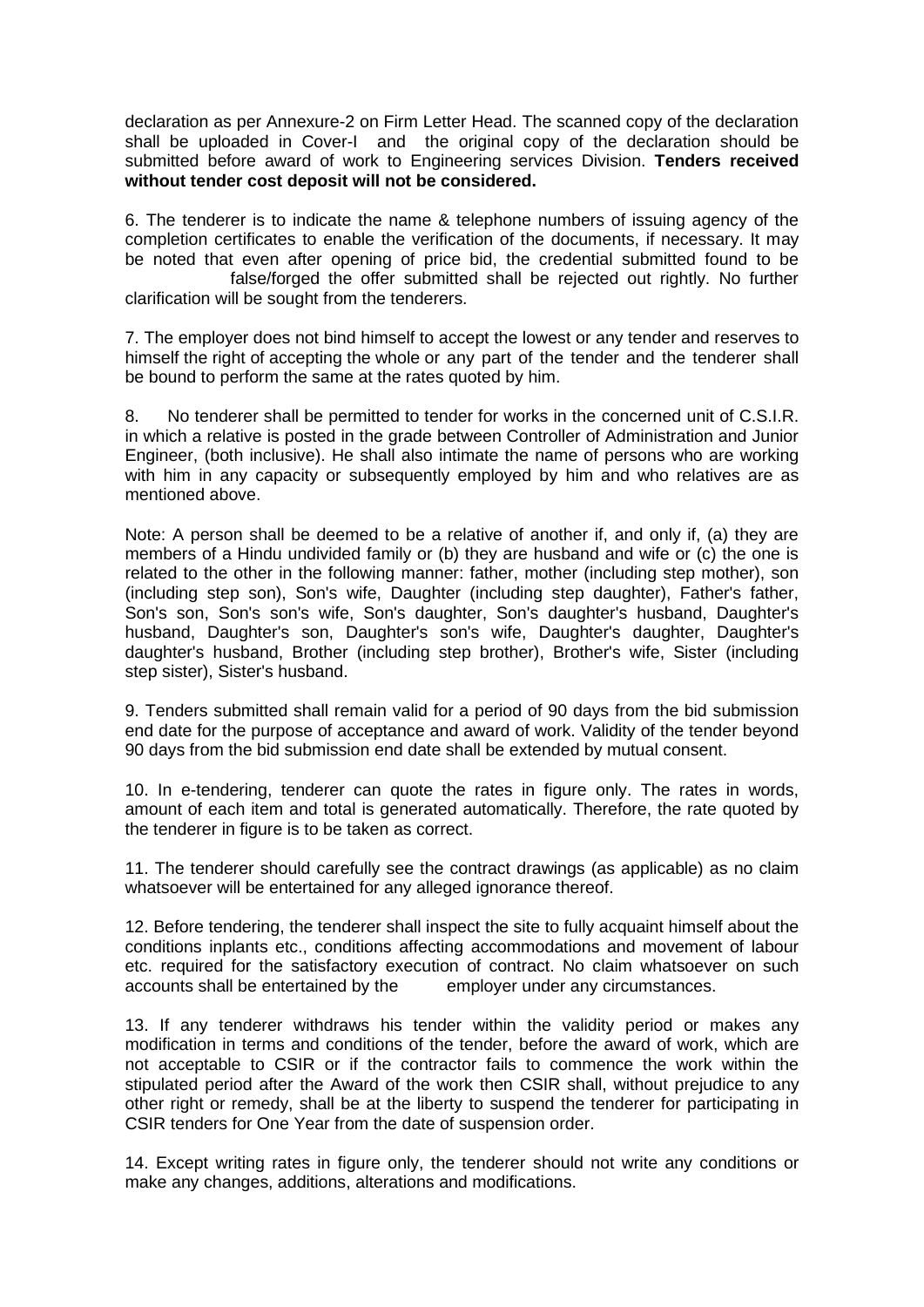15. Some of the major provisions of General Conditions of Contract are given below. Interpretations however, shall be as given in the General Conditions of Contract.

- a. **DEFECTS LIABILITY PERIOD** is of **12 Months** from the date of completion as certified by the Engineer-In-Charge.
- b. **Minimum value of work for the Intermediate Certificate:-**Interim certificate will be **Rupees Five Lacs only**. However, a lesser amount can be admitted for intermediate / interim certificate at the discretion of the Engineer-In-Charge.

c. **SECURITY DEPOSIT**: A sum @ 10 % of the gross amount of the bill shall be deducted from each running bill of the contractor till the sum amounts to 5 % of the tendered value of the work. **In addition, the contractor shall be required to deposit an amount equal to 3 % of the contract value as performance security as per CPWD Om vide no. DG/CON/Misc./13 dated 23.11.2020 within the period prescribed in the letter of award issued to him.**

c. **COMPENSATION:** Contractor shall pay, as compensation, an amount equal to 1% (one percent) or such smaller amount as Employer (whose decision in writing shall be final) may decide on the cost of whole work as shown in the agreement, for every weekth at the work remains un-commenced or unfinished or due quantity of work remains incomplete after the scheduled dates. Compensation to be paid shall not exceed 10% (Ten percent) of the contract amount as shown in the agreement.

16. For any queries relating to the Tender Document and the terms and conditions content therein should be addressed to SO (Engg), CSIR Complex, Pusa, New Delhi.

17. Clause No.28 of conditions of contract i.e. **"Escalation"** will not be applicable in this work.

18. The labours / Engineer deployed by the contractor at site will be paid by the contractor on the basis of minimum wages as notified by Govt. of NCT of Delhi from time to time.

19. All tenderers should submit the proof of their Goods and Services Tax registration. Deduction of GST will be made from their running and final bill as per standard norms of the Government, if required.Contractors are requested to refer clause no.5 of General conditions of contract for quoting rates of tender items**. The contractor shall quote their rates inclusive of all taxes i.e GST and Labour cess etc.**

**20.** As the work is to be carried out in Running Office premises the contractor has to plan accordingly so that the office work is not hampered.

#### 21. Opening of Technical Bid (Cover: I)

(a) The Technical bid will be opened by **Tender Opening Committee (TOC) on 03.08.2021 at 4:00 PM,** in the office of Chief Engineer, ESD,CSIRComplex, Pusa, New Delhi-110012, in thepresence of such intending tenderers or their authorized representatives who may wish to be present at that time. No claimor any grievances will be entertained what-so-ever by the Tender Opening Committee in this regard.

(b) The TOC, after evaluation of documents contained in Cover:I i.e. Technical Bid, will decide the eligible tenders, as per the criteria laid down in the NIT.

(c) The TOC will then open the Financial Bids of only eligible tenderers.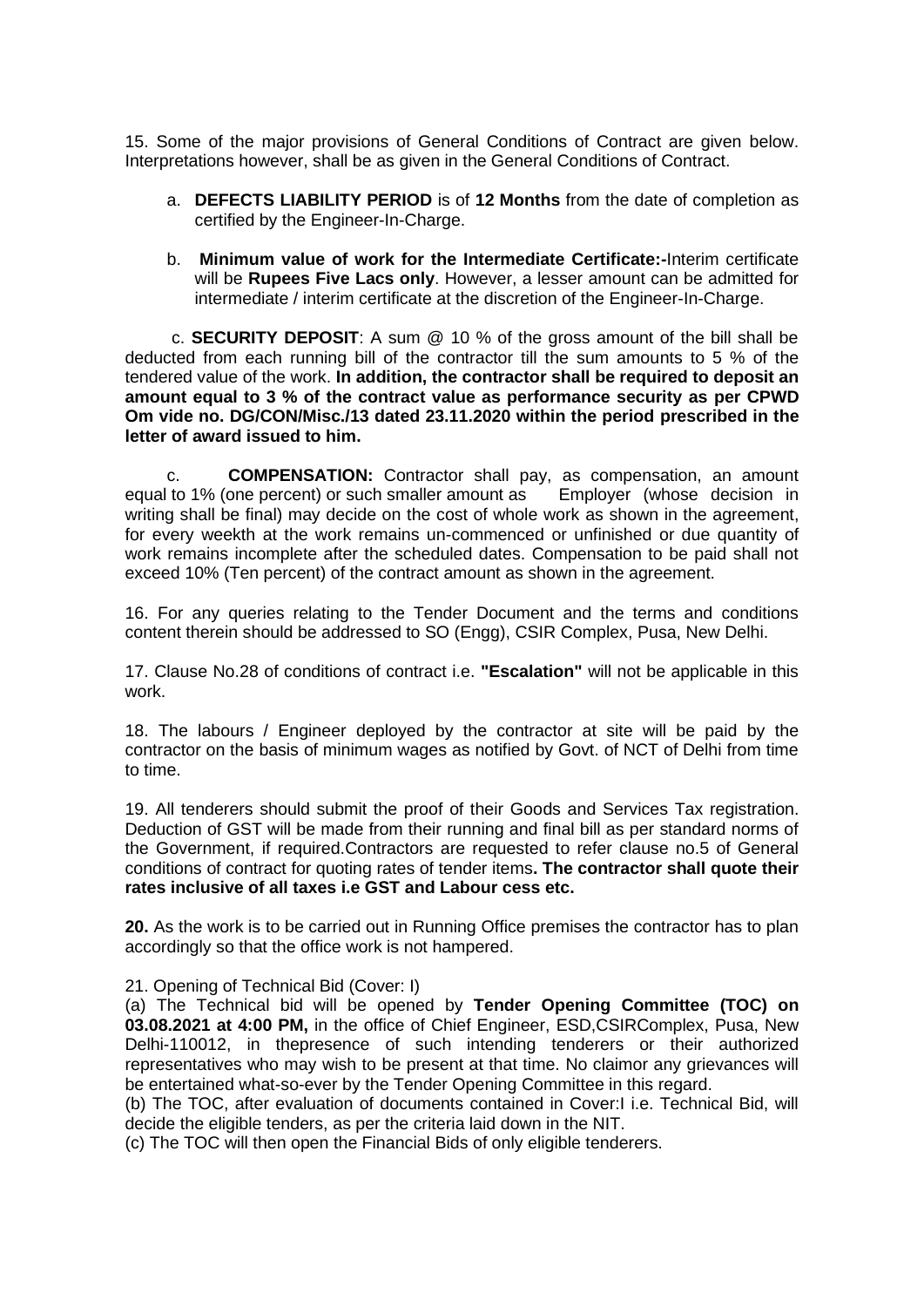22. Opening of Financial Bid (Cover: II). The Cover: II of Eligible Tenderers shall be opened serially. The total amount quoted by the tenderers shall then be read out by the TOC for information of those present / participated.

23. Tender Liable for Rejection.

Tender is liable for outright rejection if on opening it is found that —

(a) The Tenderer has not strictly followed the procedure laid down for submission of tender.

(b) If the tender is CONDITIONAL.

(c) If the Tenderer has quoted his offer anywhere else other than specified place provided.

(d) The Tenderer has not uploaded the documents or Failed to fill the prescribed format.

(e) Any other ground as decided by the TOC in view of deviation from Tender Documents.

24. The instructions for the submission of e-tender are available on the CPPP website i.e.<https://etenders.gov.in/eprocure/app> under the "Instruction for Online Bid submission". All the intending tenderers are requested to go through these instructions before entering into the process of e-tendering and advised to visit again CPPP website regularly till closing date of submission of tender for any corrigendum/ addendum/ amendment. Manual tenders shall not be accepted.

25.The tenderer shall submit an undertaking as per Annexure: I on Firm letter head. The scanned copy of the Undertaking shall be uploaded in Cover: I and the Original Copy of the undertaking should be submitted before award of work to Engineering Services division.

|                | List of documents to be scanned and uploaded in Cover. I & if are as per follows.            |                         |
|----------------|----------------------------------------------------------------------------------------------|-------------------------|
| SI.            | Cover-I                                                                                      | Cover-II                |
| No.            |                                                                                              |                         |
|                | Receipt of deposit of Tender Cost                                                            | Financial bid as<br>per |
| $\overline{2}$ | EMD Declaration as per Clause no. 5                                                          | format given in the     |
|                | above                                                                                        | tender document.        |
| 3              | Copies of experience certificates of<br>similar works completed satisfactorily as<br>per NIT |                         |
| 4              | Copy of GST registration number                                                              |                         |
| 5              | Copy of PAN Card                                                                             |                         |

26. List of documents to be scanned and uploaded in Cover: I & II are as per follows:

6 Tender Acceptance Letter as per clause

Performa

no.22 above and EMD Declaration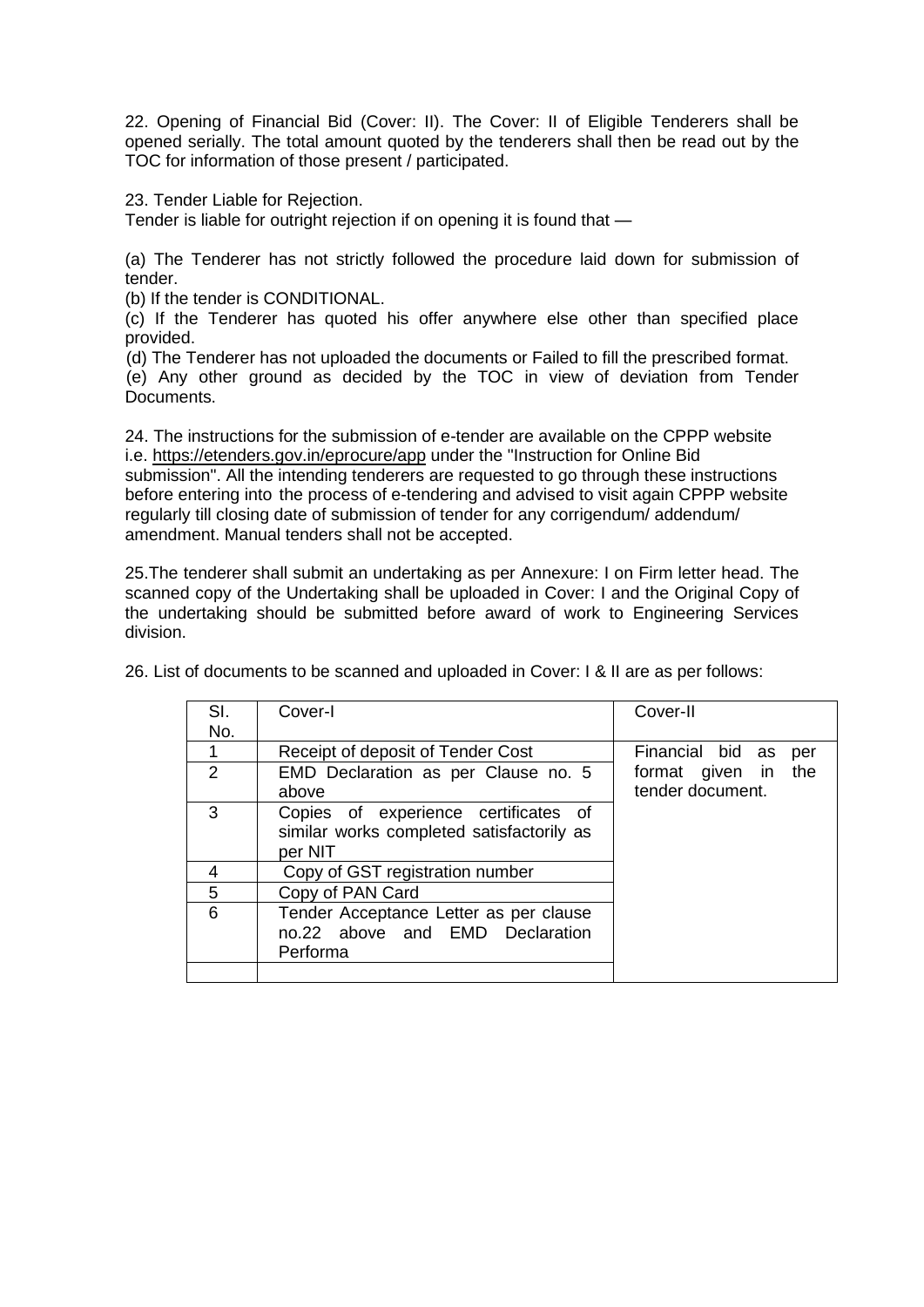### **Annexure: - 1**

#### **TENDER ACCEPTANCE LETTER**

(To be given on Company Letter Head) Date:

To, Chief Engineer, Engineering Services Division, CSIR Complex, Pusa, New Delhi- 110012.

Sub: Acceptance of Terms & Conditions of Tender.

Tender Reference No: 11-5(191)/2021-Engg./CSIR Complex.

Name of Tender / Work:- **Renovation of Hall no.309 and miscellaneous civil work at CSIR Complex New Delhi.**

Dear Sir,

1. I/ We have downloaded / obtained the tender document(s) for the above mentioned 'Tender/Work' from the web site(s) namely: E-tendering portal <https://etenders.gov.in/eprocure/app> As per your advertisement given in the above mentioned website(s).

2. I / We hereby certify that I / we have read the entire terms and conditions of the tender documents(including all documents like GCC, Scope of work, annexure(s), schedule(s), Under taking letter etc., which form part of the contract agreement and I / we shall abide hereby by the terms / conditions / clauses contained therein.

3. The corrigendum (s) issued from time to time by your department / organization too has also been taken into consideration, while submitting this acceptance letter.

4. I / We hereby unconditionally accept the tender conditions of above mentioned tender document(s) / corrigendum(s) in its totality / entirety.

5. I / We do hereby declare that our Firm has not been blacklisted/ debarred by any Govt. Department/Public sector undertaking.

6. I / We certify that all information furnished by the our Firm is true & correct and in the event that the information is found to be incorrect/untrue or found violated, then your department / organization shall without giving any notice or reason therefore or summarily reject the bid or terminate the contract, without prejudice to any other rights or remedy including the forfeiture of the full said earnest money deposit absolutely.

Yours Faithfully,

(Signature of the Bidder, with Official Seal)

[Type Text ]